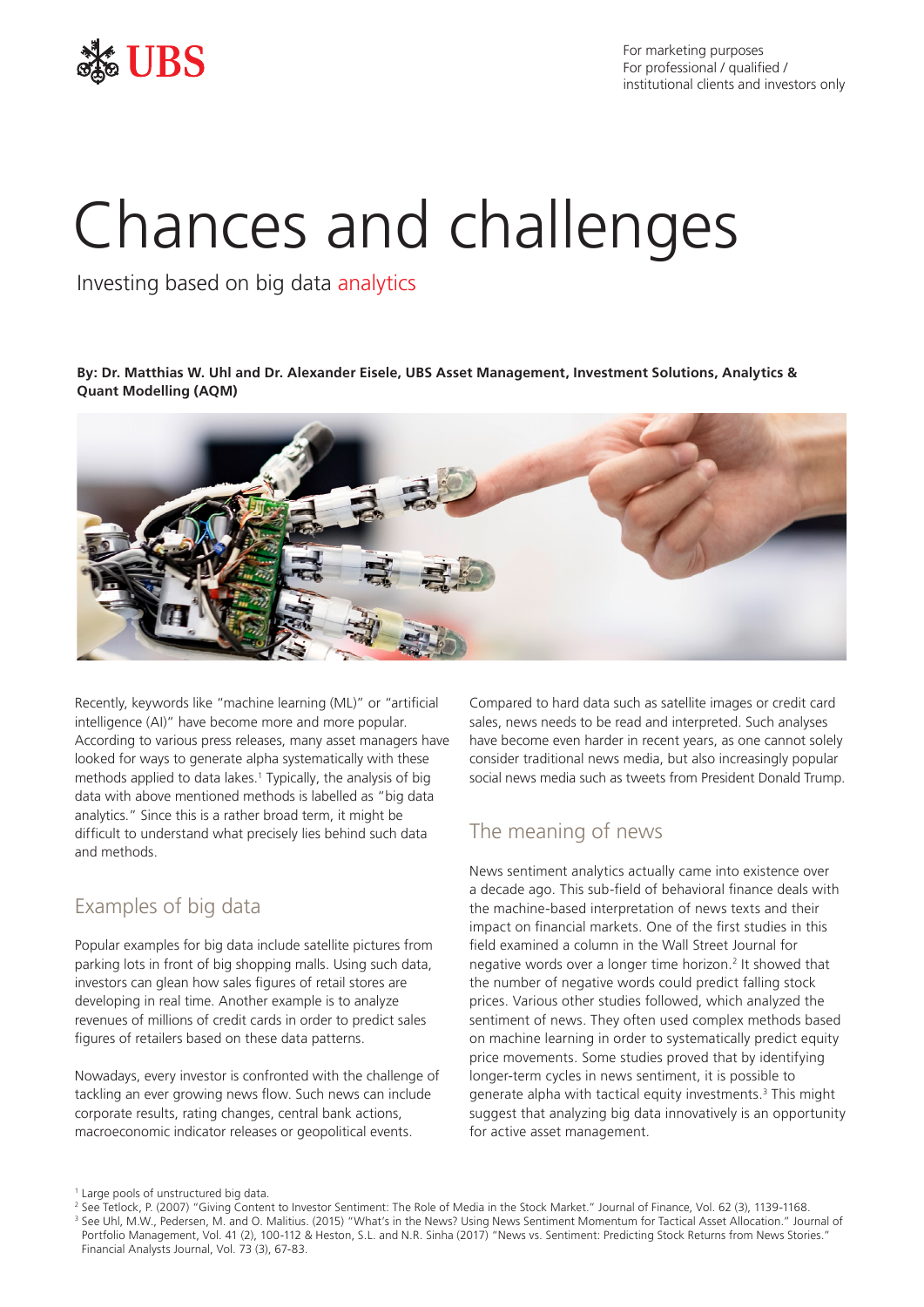# News sentiment as market-timing indicator

In general, news can be grouped into two broad categories, company- and macro-specific. The former category has a bottom-up view on the particular news group and the latter gives a topdown view. *Figure 1* shows the increasing number of news in these two categories over the last 15 years. *Figure 2* shows the development of the news sentiment derived signal versus a global equity index. The rate of return of such a systematic strategy based on big data analytics (we are examining up to 50,000 news articles per day) would have exceeded the equity market's return over that period, according to the published studies.

# Increasing news flow

Figure 1 shows the amount of company- and macro-specific news articles from 2003 to 2018, which were published globally via the Thomson Reuters news network. One can see that the amount of news has significantly increased since 2005, which coincides with the introduction of machine-based news analysis. The amount of macro-specific news is generally higher than company-specific news. The seasonal spikes in company-specific news are based on the quarterly earnings release cycle of companies. Recently, the amount of news has reached a peak versus its own history for both news categories.

**Figure 1: Number of news articles (absolute and 1-year moving average of company-specific and macro-specific news)**



Sources: Thomson Reuters News Analytics, UBS Asset Management

# Sentiment signal as market-timing tool

Figure 2 displays an indicator based on a longer-term trend (positive, neutral or negative) in both company- and macro-specific news sentiment from 2003 to 2018. In order to generate this signal, up to 50,000 news articles are processed and analyzed for sentiment per day, which are published globally via Thomson Reuters. That way, it is determined whether these news, on average, contain positive or negative sentiment. Based on that, tactical asset allocation decisions can be made.





Sources: Thomson Reuters News Analytics, Datastream, UBS Asset Management

## Final thoughts

Institutional investors who follow a fundamental or macroeconomic investment process take into account earnings results and macroeconomic indicators as well as more traditional factors like value, growth or momentum. A news sentiment based analysis as described above gives additional insights on financial markets, and can be used in conjunction with specific factor-based investment styles. Additionally, investors are able to process and analyze large amounts of data. This might lead to a competitive advantage over other investors and opens up for additional potential alpha sources.

## **For marketing and information purposes by UBS. For professional clients / qualified / institutional investors only.**

This document does not replace portfolio and fund-specific materials. Commentary is at a macro or strategy level and is not with reference to any registered or other mutual fund.

## **Americas**

The views expressed are a general guide to the views of UBS Asset Management as of September 2019. The information contained herein should not be considered a recommendation to purchase or sell securities or any particular strategy or fund. Commentary is at a macro level and is not with reference to any investment strategy, product or fund offered by UBS Asset Management. The information contained herein does not constitute investment research, has not been prepared in line with the requirements of any jurisdiction designed to promote the independence of investment research and is not subject to any prohibition on dealing ahead of the dissemination of investment research. The information and opinions contained in this document have been compiled or arrived at based upon information obtained from sources believed to be reliable and in good faith. All such information and opinions are subject to change without notice. Care has been taken to ensure its accuracy but no responsibility is accepted for any errors or omissions herein. A number of the comments in this document are based on current expectations and are considered "forward-looking statements." Actual future results, however, may prove to be different from expectations. The opinions expressed are a reflection of UBS Asset Management's best judgment at the time this document was compiled, and any obligation to update or alter forward-looking statements as a result of new information, future events or otherwise is disclaimed. Furthermore, these views are not intended to predict or guarantee the future performance of any individual security, asset class or market generally, nor are they intended to predict the future performance of any UBS Asset Management account, portfolio or fund.